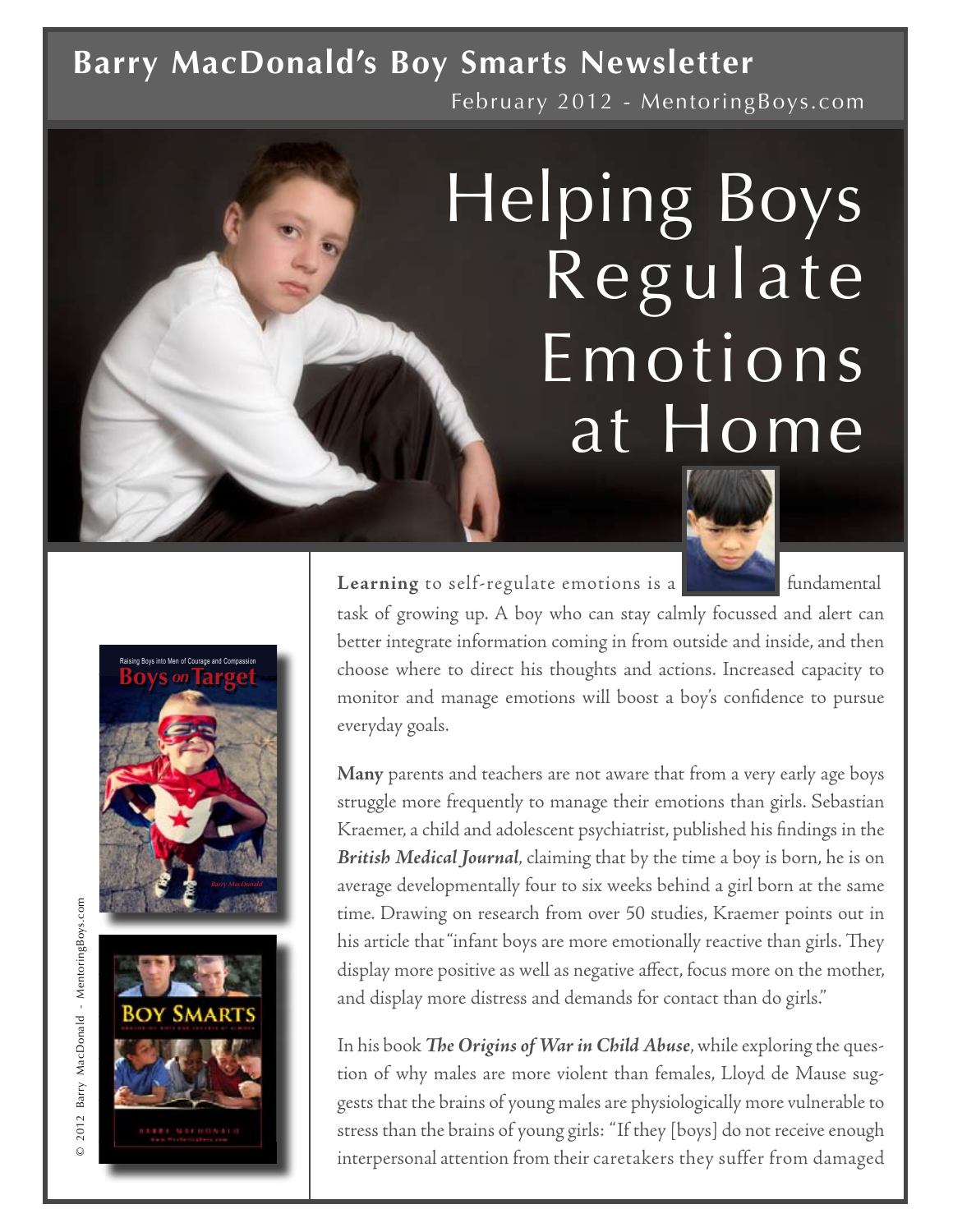amygdalae (fear centers), their corpus callosum is reduced further, and they have reduced serotonin levels (calming ability) and increased corticosterone production (stress hormone). All these factors make them [boys] have weak selves, reduced empathy, less control over impulsive violence and far more fears than girls."

While we cannot, of course, generalize that all boys will struggle more with self-regulation than all girls, parents would be wise to keep in mind that boys who become easily agitated may need more attentive care as they learn how to find their place of equilibrium.

#### Parental Attunement Helps

An infant boy who is in the arms of a caretaker, nursing contentedly, feels calm and safe. Soon after, when his internal thermostats register thirst or hunger, he sounds the alarm, and the caretaker—often, but not always the mother—responds. After hundreds of such cycles of nurturance, the baby learns to depend upon and trust the source of nurturance. Ideally, as his needs are met reliably, he learns a healthy trust and appropriate dependence. Over time he gradually develops increasing confidence to rely on his body's cues to alert him to discomfort, knowing that whenever he signals his hunger or fatigue or frustration, he will be met with an attuned response.

Child Development suggests that children with difficult<br>temperaments are more sensitive to the type of parent-<br>ing they receive, both positive and negative. Children la-<br>belled as having a difficult temperament as infants Many people once assumed that infants with a difficult or fussy temperament would have more trouble later adjusting to school, and that little could be done to change this likelihood. However, a recent study published in *Child Development* suggests that children with difficult temperaments are more sensitive to the type of parenting they receive, both positive and negative. Children labelled as having a difficult temperament as infants but who received good parenting later had similar grades and social skills then less temperamental children. When we respond to a boy's emotional upset with warmth and sensitivity, we can help even those with so-called difficult temperaments learn to regulate emotions and be successful in school.



The following suggestions may be helpful as you seek to bolster your son's powers of emotional regulation.

#### Lead the way with your own calm response

This scenario may sound familiar to many:

*Having shrugged him into his jacket, and handed him his lunch bag, you are urging your son to get out the door for school. Suddenly he balks. "Chris took my jersey!" Or maybe he is distracted by something else—he forgot his agenda! Or he is angry about something you did, or forgot to do, last night.* 

*As your anxiety mounts, how do you manage the 'morning madness' in a way that averts a meltdown, and gets everyone out the door on time? Do you grow stern, cajole, or try to reason in a desperately rational way?* 

It's no news that growing up includes, in part, having enough self-control to do what we may not feel like in the moment.

And in such moments of stress and anxiety, what we adults may feel most like doing is becoming reactive, even screamingly reactive. I know from my own parenting experience that when our blood pressure starts to rise, and our internal regulators are out of whack, it can take immense will power to pause, take a breath, and respond rather than react.

When we adults remain calm during stressful moments, boys learn that emotions can be managed, and perhaps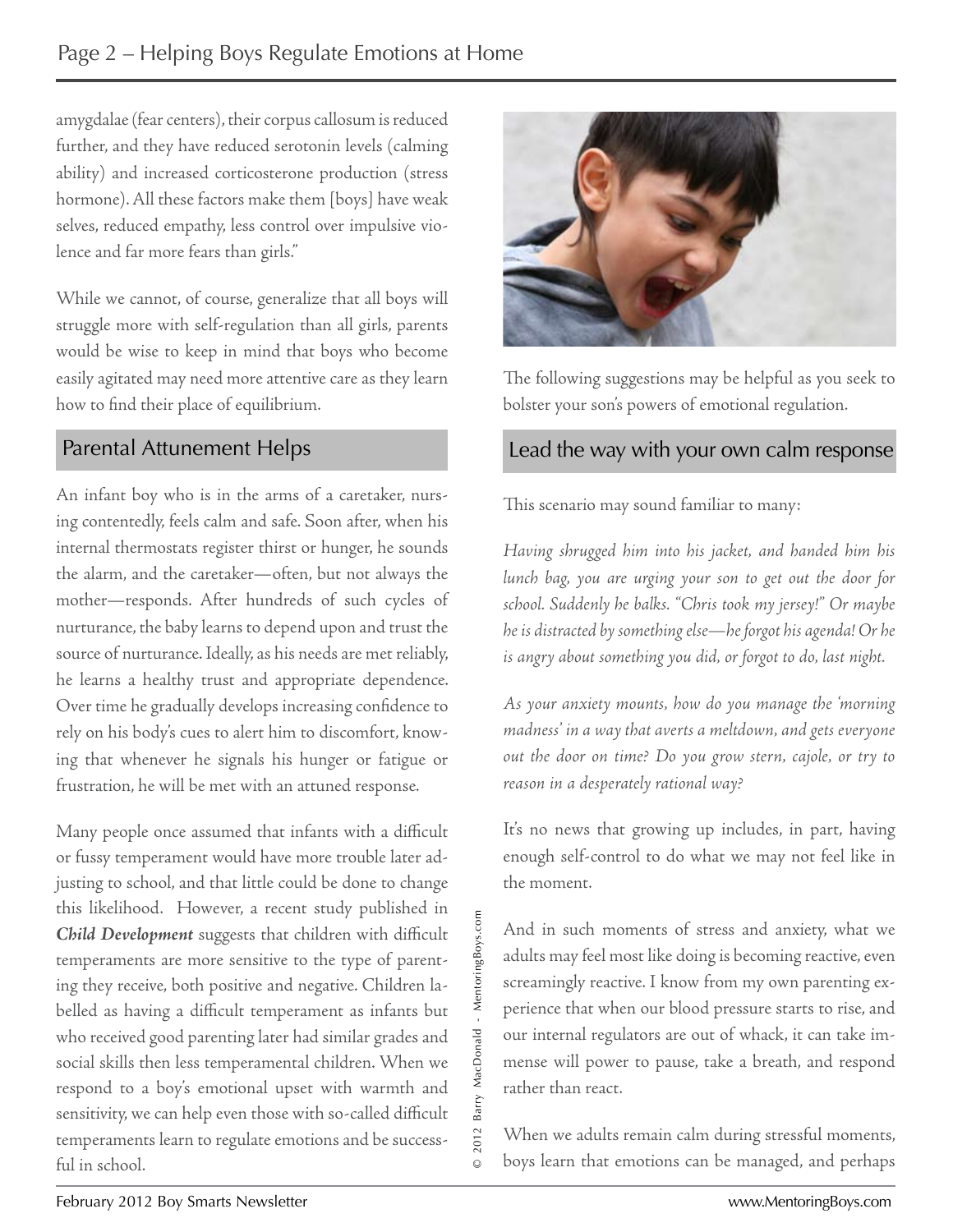

also that we can help steady them through their times of disequilibrium. When your son blurts out "It's wrecked! He ruined it!" it is time to slow down rather than speed up. Take a deep breath as you summon your energy to be as present with your son as you can. Sometimes it is helpful simply to listen, maybe saying something as simple as "Mmm" or perhaps naming your son's frustration, and by naming his feeling, validating it. "I can see how frustrated you are right now." Sometimes you can show you understand what he would like to do, even if he can't do it now. "I'm guessing you'd like to go and tell Chris off if you could. Let's talk about this after school if you want." What is not helpful is to deny and dismiss your son's feelings, or to allow your own impatience and irritation to ratchet up. You want to model the kinds of coping strategies that you would like your son to internalize.

If you are getting too agitated to deal calmly with your son, you can take time out yourself. When you are upset, and you say to your son, "I'm over here calming myself. I'm reading my novel," you help him to learn that taking time out to manage emotions is a valued skill. In time you will be pleasantly surprised to later hear him reply to you: "I'm in my bedroom. I'm just calming down with my DS" when he gets overwhelmed.

© 2012 Barry MacDonald - MentoringBoys.com

 $\circ$ 

2012 Barry MacDonald - MentoringBoys.com

#### Accept emotions, especially explosive emotions

Sometimes a tripping fall is very painful, and sometimes it's emotionally overwhelming because it's a kind of shock. By validating both your son's physical pain and his emotional reaction, you will help him to understand that all his feelings are acceptable; he does not have to pretend with you. As mastery of emotional regulation doesn't really happen until the late teens—or even, for some, into the 20's—your son needs to know that a bonk on the head or a fall off the slide is an upsetting event and that you understand how he is feeling. It is amazing how children will be able to suddenly shift into a more positive key once they feel heard and validated.

Show faith that your son can handle disappointment, and that you are there to help him uncover possible solutions. When your son yells, "Jacob RUINED my Lego mom! I'll never be able to make that again!" respond compassionately: "You worked so hard on that Lego project. I guess you must be really disappointed." (Pause) How 'bout we look for the missing pieces and spend some time putting it back together?"

Over time you might be able to help your son assess the relative strength of his emotions, especially anger. Are these feelings mild, moderate—or ready to boil over? If he can learn to catch and respond to feelings when they are mild "pings" rather than rushing torrents, he will find them easier to regulate. It takes boys time to learn to manage their frustration when they have to wait their turn, or don't get what they want immediately, but they need to learn that explosive tantrums will not get them what they want. Learning delayed gratification is a helpful skill with emotions, just as it is with money matters.

 **Strengthen your parenting at Barry MacDonald's Boy Smarts Action Talk workshop**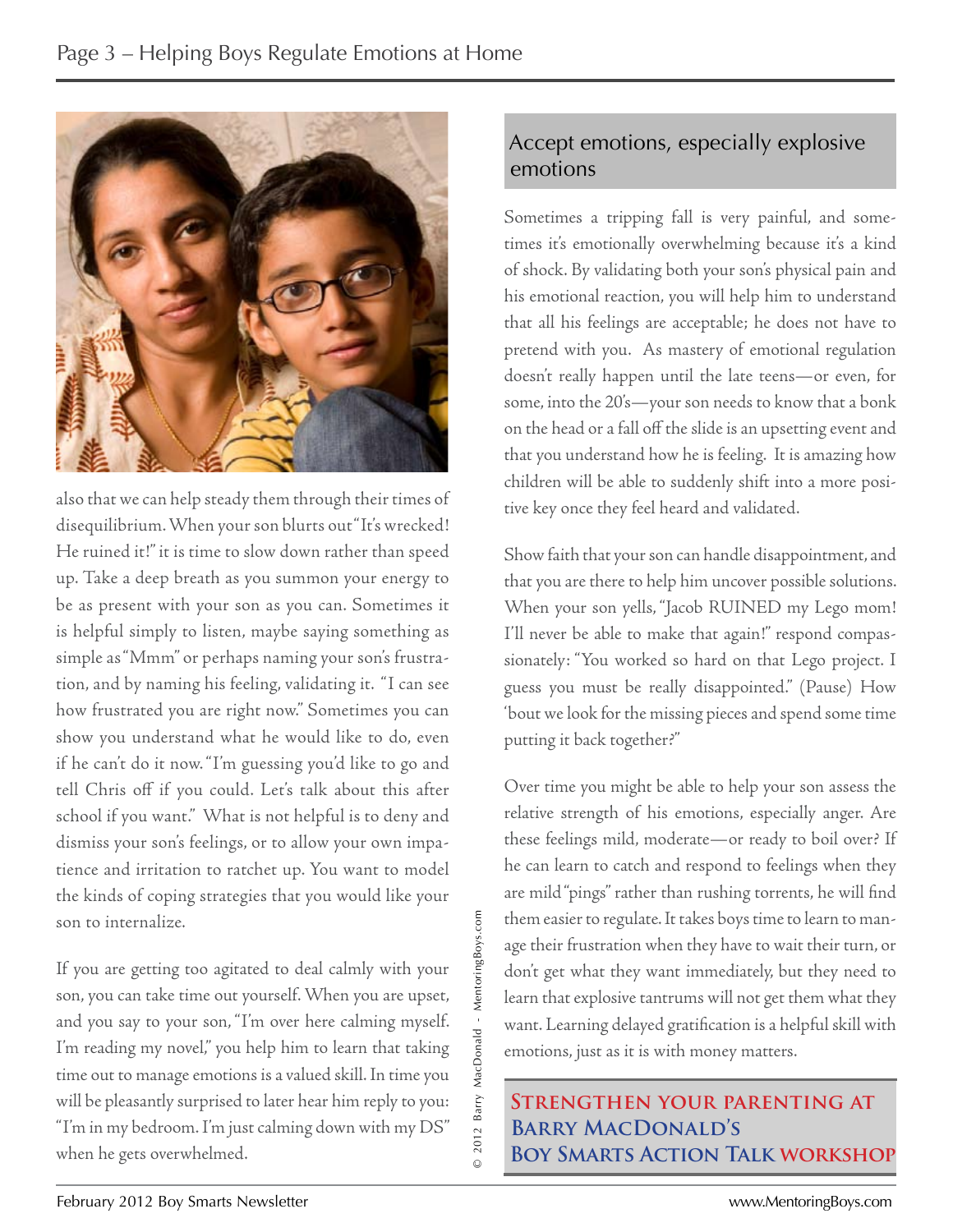#### Provide language

How many times have you encouraged your son to use his words in response to a problem rather than lashing out in anger, whining, or crying? When we ask boys to use words, many will struggle to find the vocabulary to describe what they are feeling when they are upset. Curiously, I have also observed that when adults—especially men—seek support in my consulting office, they too commonly struggle to find the words to describe their feelings.

The notion that providing young boys with words will help them manage their emotions is backed by research. A study recently published in *Early Childhood Research Quarterly* found that language skills are more important in the development of self-regulation skills for young boys than for girls, and that boys who have strong language skills can learn to become just as skilled in selfregulation as girls.

Pay careful attention to the use of feelings words at home with your son, knowing that as you take time to name your own feelings out loud, your son will learn that you value the identification of feelings. It is particularly important for fathers to talk about their own feelings so that boys learn that emotions are not just a female thing. Fathers might say: "I am worried about how I am going to get this car done before we head out on the road," or, "Right now I am really angry about what you did and I need to go outside to relax and think about what I am going to say to you."



Later, when your son's feelings are too intense for him to handle, he may say "I feel overwhelmed." While being able to label his feelings of overwhelm will not make the emotions dissipate, it will increase your son's sense that he is in charge of his emotions.

It may also be helpful to help your son distinguish gradations and nuances of emotions so that he has more than one feeling word—"upset." Give your son suggestions, choices. Is he lonely or bored? Is he angry, or frustrated, or more hurt than anything? Is he embarrassed, worried, anxious? And don't forget that we can name positive feelings too maybe he is relieved, reassured, pleased, glad, or delighted. Learning how to recognize, name, and distinguish different emotions is an important step toward regulating them.

#### Teach your son words that express...

• anger: irritated, frustrated, cranky, riled, horrified, steamed, enraged, hostile, or revolted.

- hurt: slighted, deflated, isolated, ignored, snubbed, betrayed, forgotten, persecuted, or abused.
- inadequacy: helpless, powerless, useless, inadequate, inferior, inept, or incompetent.
- **embarrassment:** foolish, awkward, clumsy, uncomfortable, disgraced, or humiliated.
- confusion: distracted, rattled, anxious, bewildered, confused, flustered, puzzled, or dazed.
- **sadness:** blue, lost, low, empty, disheartened, weary, burdened, dejected, let down, or heavy hearted.
- **fear:** afraid, uneasy, boxed in, nervous, frightened, scared, threatened, overwhelmed, or alarmed.

happiness: content, proud, soothed, delighted, gratified, elated, jubilant, thrilled, or ecstatic.

**Boy Smarts Action Talk C algary** • **March 17 Saskatoon** • **March 24 Vancouver** • **April 14 Kitchener** • **May 5**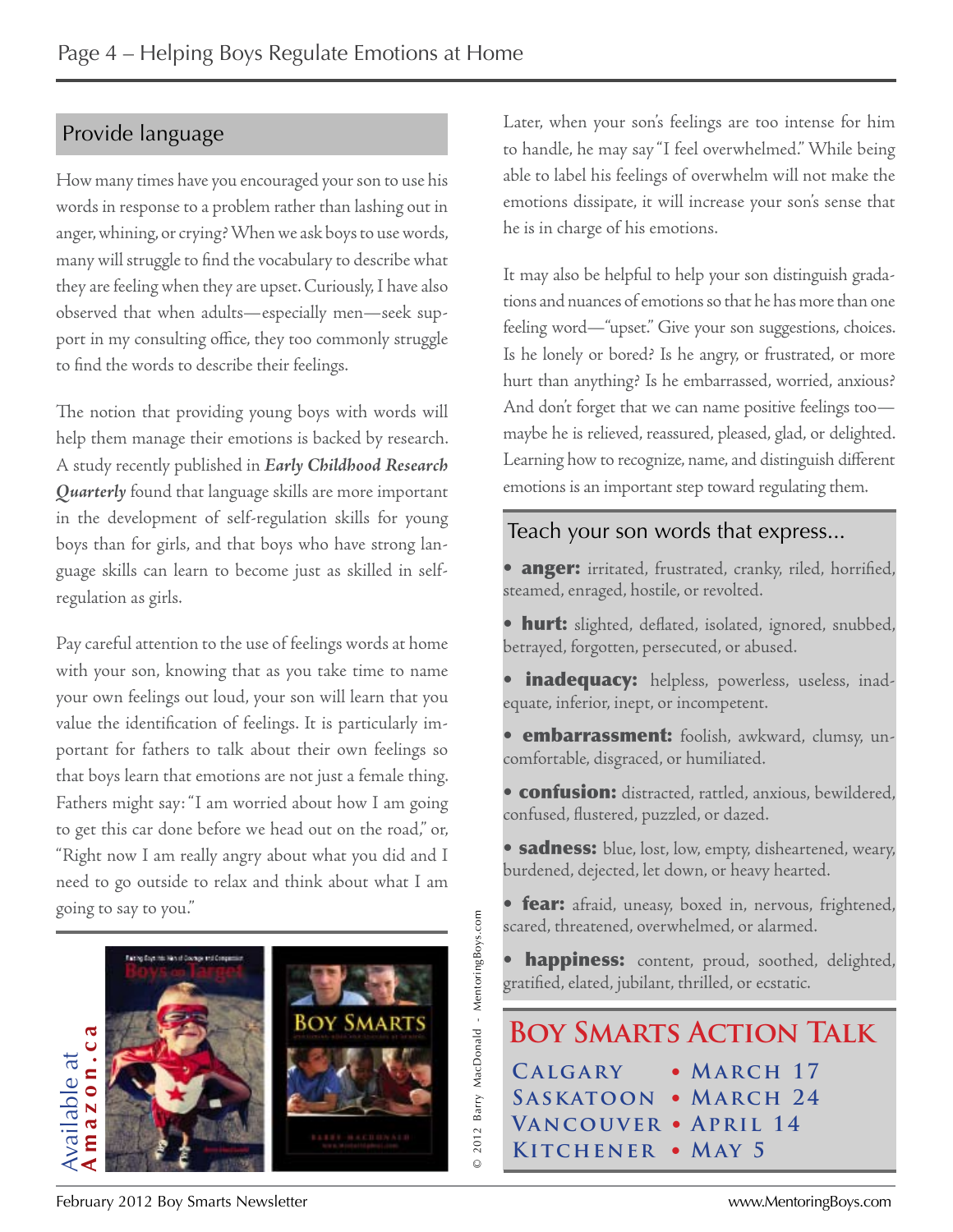#### Get moving to help process emotions

Sometimes a little movement can help boys regulate emotions if they wiggle or dance or run the stress out of their bodies. Taking a walk, running around the backyard with the dog, or simply moving back and forth in a rocking chair can help boys relax their bodies so that they are better able to cope with their emotions. By activating both hemispheres of the brain, movement helps the brain to process emotions. Even simple activities like colouring or drawing are also bi-laterally stimulating activities that facilitate the processing of emotions; no mood lasts forever, angry scribbling may gradually transform to reflective doodling.

As boys identify an emotion that they wish would recede, they can use activity to help them move toward a more positive emotion. Boys might intentionally change gears—the rhythm of brushing the dog, or walking around the block, can help to interrupt the cycle of arousal. To refocus his mood, a boy who recognizes that he is feeling lonely might phone Grandma or Grandpa to chat.



Boys often report to me that it can be helpful to follow their game plan to release stress and to relax their body. Here is a 5-step plan that I collaboratively developed with an 8 yearold boy the other day to help him regulate his emotions:

- Do 5 shoulder shrugs, rolling the worrying emotion out of the body as the shoulders roll back
- Make a fist and then let the hand drip water off limp lettuce, 5 times
- Breathe in to the count of 5 and then slowly out to the count of 10, five times

• Slowly count my Pokemon cards while looking at each side of each card

• Say: "I am relaxed and I can handle this."

#### Meet basic needs for nutrition & quiet time

Emotionally intense boys tend to be more affected by hunger and loss of sleep than those with milder temperaments. Over the years, several nutritionists and naturopathic physicians have reported to me that highly active and emotionally intense boys often need more protein to provide them with a slow burning fuel. Consider too that they may have sensitivities to certain foods or their environment that may reduce their abilities—their cushion—to manage their emotions.

If your son's reactions seem especially intense, explain to your son that sometimes our bodies just need extra food or a little rest to relax and find calmer feelings. When emotional storms erupt, suggesting a calming activity and providing a light snack—can teach him to seek quiet times, and healthy nourishment when emotions go into overdrive.

As emotionally intense children often get over-stimulated more quickly, keep special events and big outings brief, and build in quiet reflection time.

#### Teach positive self-talk

© 2012 Barry MacDonald - MentoringBoys.com

 $\circ$ 

2012 Barry MacDonald - MentoringBoys.com

As having mastery of a more varied vocabulary can help improve self-regulation, parents should discuss positive self-talk. When emotions and thoughts are spiralling down, boys can make the decision to shift their internal self-talk.

It can be helpful for many to use reflective language and even visual images to manage emotions. Teach your son that when frustration pushes him around, he needs to get tough with frustration. Encourage him to use internal dialogue to give frustration *the boot*. Depending on what kind of images might appeal to your son, you could teach him to say something in his mind such as "Back off, trouble. I'm in charge here!" A boy who needs to build his confidence could practice an affirmation: "This is tough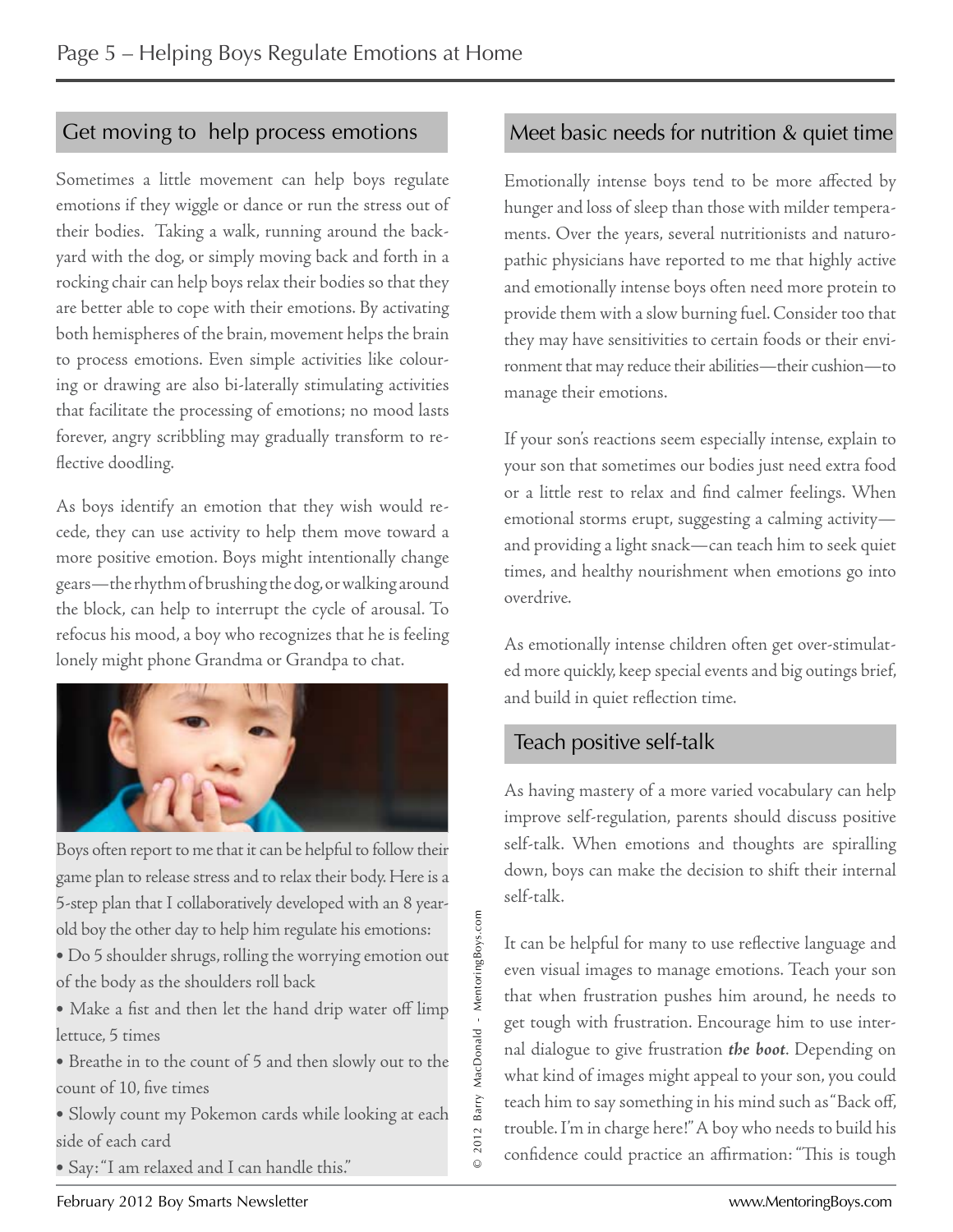but I know I'll figure it out." While boys of differing ages need different phrases, here are a few examples of positive self-talk that you can adjust to suit your son's needs:

• "When anger (or another emotion) visits me, I become curious about the anger."

• "I know that problems are trying to teach me something and that they will become my friend."

• "What is this worry trying to teach me?"

• "I know that finding a solution to this frustration will come to me soon. I just know this frustration will get better."

• "When yucky feelings visit me, my mind is alert to solutions."

**I often teach boys how to neutralize strong emotions that provide a way to reframe their current emotional state:**

• "Even though right now I am \_\_\_\_\_\_\_\_\_(frustrated/ hurt/angry/or another emotion), I know that things will get better. I don't exactly know how but I do know that I will figure it out. Right now I want to feel better and I am reaching for a more positive feeling, like \_ (hopeful/happy/eager/or another emotion) to help me get there."



#### Teach boys how to respond to other people's emotions

Since boys who are more irritable as infants are also more vulnerable to parental influence, parents need to discuss everyday relationships that trouble their son. When we ignore their troubles, become perturbed ourselves, or briskly dismiss boys' emotions, even in a misguided attempt to cheer them up, we miss the opportunity to teach them how to regulate their emotions as well as to respond to other people's emotions.



Become aware of your own emotional regulation patterns: Do you fly off the handle easily or withdraw in sullen protest when you don't get your way? We can best teach children how to manage their emotions by illuminating how we manage our own. Consider what a father, who is also his son's hockey coach, might say when he is disappointed with his son's effort at an important game: "I was frustrated to watch our team lose after doing so well throughout the season. I admit it was kind of hard for me to watch you not play as well as you did last week—but that's my issue. I know that we all have our down days—I sure do."

Rather than swearing loudly at an appliance that you can't get to work properly, you might say out loud, "Whew! I'd better give myself a time out here—I'm feeling too frustrated with these crazy instructions right now. I'll tackle this dishwasher after I take a break." If you are disappointed because your boss criticized an effort you were actually proud of, you might say, "I had a tough time today and was feeling blue when my boss ran me down. However, I'm happy to be home now—I could sure use a hug!" Or, if your son might feel discomfited by this request, "I feel like a bike ride right now—care to join me?"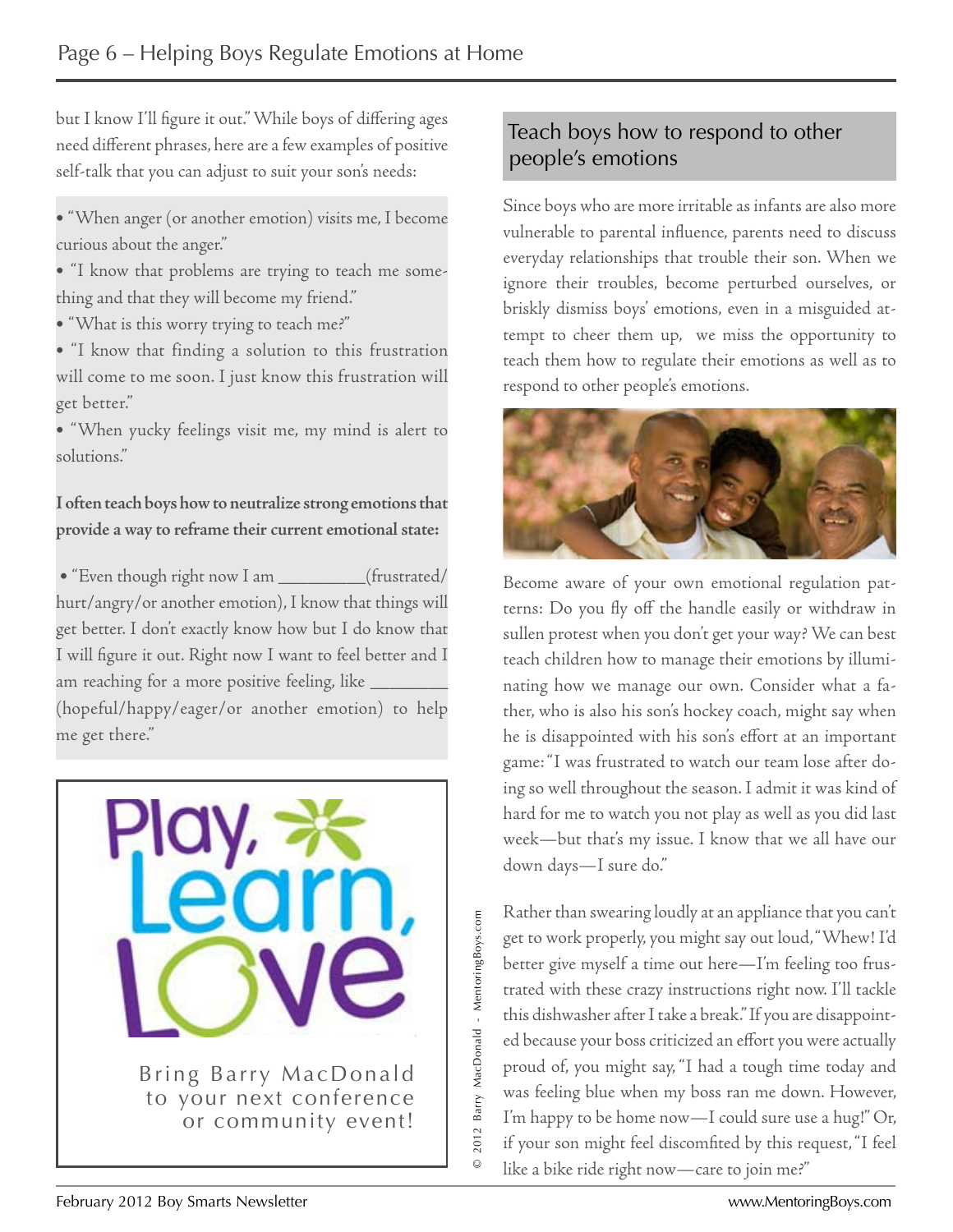#### Appreciate the Ups and Downs

As your son gradually matures, he will become increasingly self-reliant, and better at managing his emotional upheavals. He will learn how to identify the difference between his wants and needs, but he will likely confuse the two many times along the way.

When they come up against disappointments and discontents, boys will need to rely on the support of a caregiver or mentor whenever their coping skills are strained too far. They need to know that, even when they have stepped out of line, they can lean on someone who cares—a parent, a teacher, a trusted adult who has their best interests at heart. To internalize the feeling of self-love that they need in order to do the hard work of learning self-regulation, they need to know that they are accepted as they are.

 • • • trusted mentors. Authentic self-regulation is not to be confused with the mask of compliance, or the pose of submission. It is instead about the development of core strengths and inner resilience that helps us all, when we feel bowed under, to raise our heads again. Sometimes self-regulation means being quiet and holding back. Sometimes it means expressiveness. Always it means the discipline of conscious choice, learned over time, with the help of



**M e n t o r i n g B oy s . c o m**

© 2012 Barry MacDonald - MentoringBoys.com

This newsletter is published by Barry MacDonald with the intention of encouraging a more positive focus on boys' strengths and their varied needs in our homes, schools and communities.

This newsletter may NOT be posted on a website without prior permisson from the author. No part of this newsletter may be used or reproduced in any manner without writtten permission from the author.

You are invited to post an announcement on Facebook or in other social media, inviting friends to visit the MentoringBoys.com website to signup to receive the monthly Boy Smarts Newsletter.



## Special earlybird offer: 4 for price of 3!